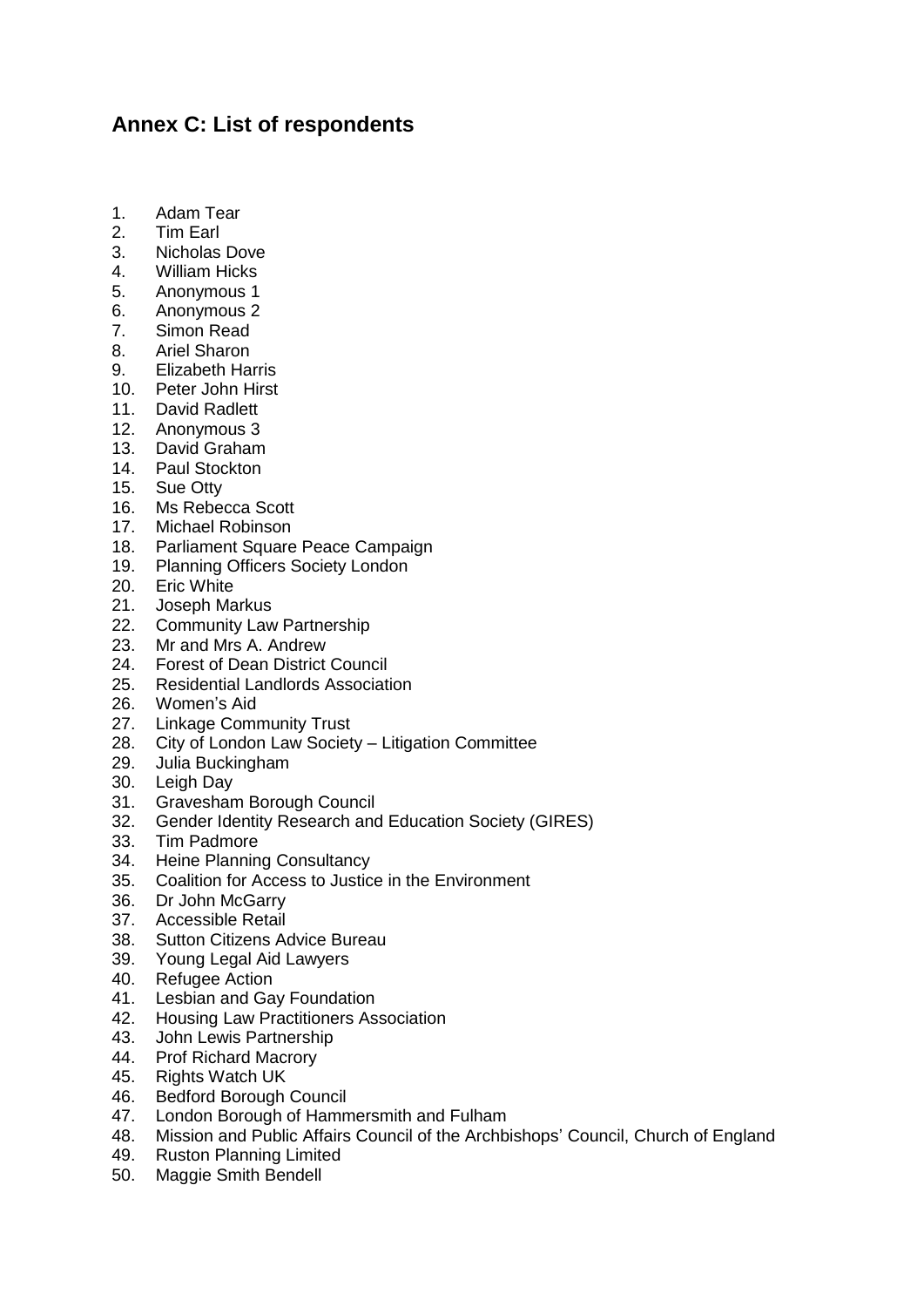- 51. Richard Harwood QC
- 52. Planning and Environmental Bar Association
- 53. Jeremy Baker
- 54. Compassion in World Farming<br>55. Constitutional and Administrative
- 55. Constitutional and Administrative Bar Association
- 56. Sandra San Vicente
- 57. Bannister & Co
- 58. Nicola Daniel
- 59. Welsh Government
- 60. Resolution
- 61. Association of Charitable Foundations
- 62. National Association for Voluntary and Community Action
- 63. UKWIN
- 64. London Borough of Hillingdon
- 65. Alex Offer
- 66. Amnesty International
- 67. Rob Goldspink
- 68. Inclusion London
- 69. Ramblers Association
- 70. Amicus Law
- 71. British Union for the Abolition of Vivisection
- 72. Gordon Wignall
- 73. Unicef UK
- 74. Taylor Wimpey UK Limited
- 75. Human Rights Consortium, School of Advanced Study, University of London
- 76. TV Edwards LLP Social Welfare/Public Law Department
- 77. National Aids Trust
- 78. Asda
- 79. Office of the Official Solicitor
- 80. British Heart Foundation
- 81. Reprieve
- 82. Equality and Human Rights Commission
- 83. Medical Justice
- 84. Airport Operators Association
- 85. Bates Wells Braithwaite
- 86. Amanda Ford
- 87. Prof. Colin T Reid
- 88. Dan Rosenberg
- 89. Irwin Mitchell
- 90. Chartered Institute of Legal Executive
- 91. John Whittle Robinson Solicitors
- 92. Coram Voice
- 93. Intervene<br>94. Wildlife ar
- Wildlife and Countryside Link
- 95. Hodge, Jones and Allen LLP
- 96. Civil Justice Council
- 97. Rights of Women
- 98. UK Association of Gypsy Women
- 99. Office of the City Rembrancer
- 100. Law Centres Network
- 101. Legal Wales Foundation
- 102. Shelter
- 103. Shelter Cymru
- 104. Garden Court Chambers Family Team
- 105. Association of lawyers for Animal Welfare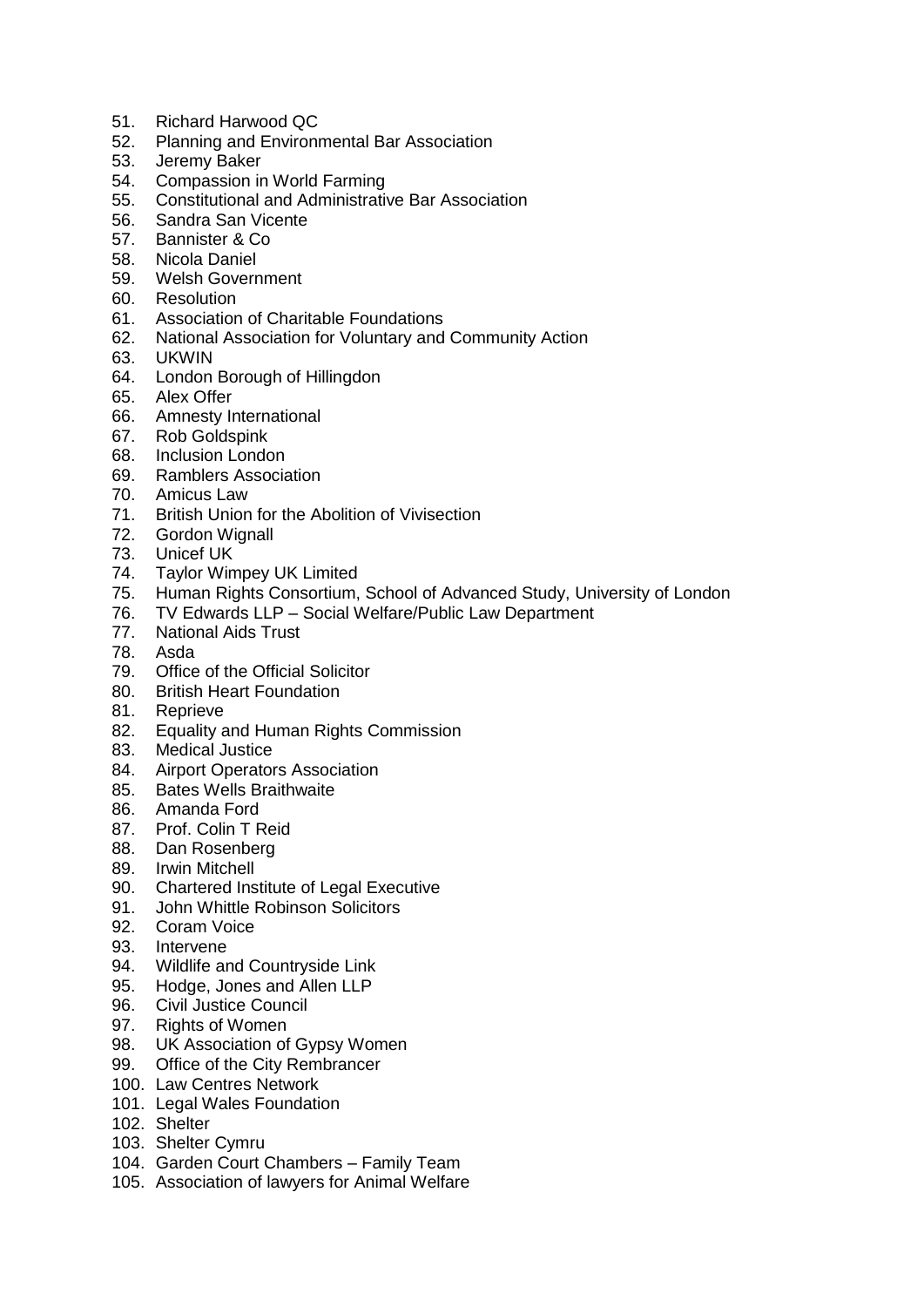- 106. George Bartlett QC
- 107. Sense
- 108. Citizens Advice
- 109. Panel on the Independence of the Voluntary Sector
- 110. Daniel Sternberg
- 111. Wales Council for Voluntary Action
- 112. London Borough of Richmond
- 113. Bhatia Best
- 114. Swain & Co LLP
- 115. René Cassin
- 116. Equality and Diversity Forum
- 117. St John's Chambers
- 118. Jenny Mansell
- 119. Immigration Law Practitioners Association
- 120. Buglife
- 121. Asylum Support Appeals Project
- 122. South Eastern Circuit
- 123. The Constitution Society
- 124. Jerry Perlman
- 125. Save Babies Through Screening
- 126. Action against Medical Accidents
- 127. Police Action Lawyers Group
- 128. John Gorringe
- 129. Kimberley Asbury
- 130. Transport for London
- 131. Prachi Kanse
- 132. National Union of Journalists
- 133. Michael Sherlock
- 134. Maxwell Gillot
- 135. Osbornes Solicitors LLP
- 136. National Association for Youth Justice
- 137. Prof. Maurice Sunkin and Varda Bondy
- 138. Unison
- 139. Bingham Centre for the Rule of Law
- 140. Association of Judges of Wales
- 141. Shazina Hussain
- 142. Compact Voice
- 143. Lord Chief Justice, the Master of the Rolls, the President of the Queen's Bench Division, the Senior President of Tribunals, and Lord Justice Richards (Deputy Head of Civil Justice)
- 144. Law Society
- 145. Oliver Studdert
- 146. Islington Law Centre/The Migrants' Law Project
- 147. Which?
- 148. The Aire Centre
- 149. Fisher Meredith LLP
- 150. Southall Black Sisters
- 151. The Christian Institute
- 152. Low Incomes Tax Reform Group
- 153. Association of Personal Injury Lawyers
- 154. Liberty
- 155. Chartered Institution of Taxation
- 156. Jonathan Reeve
- 157. Miles and Partners LLP
- 158. Association of Taxation Technicians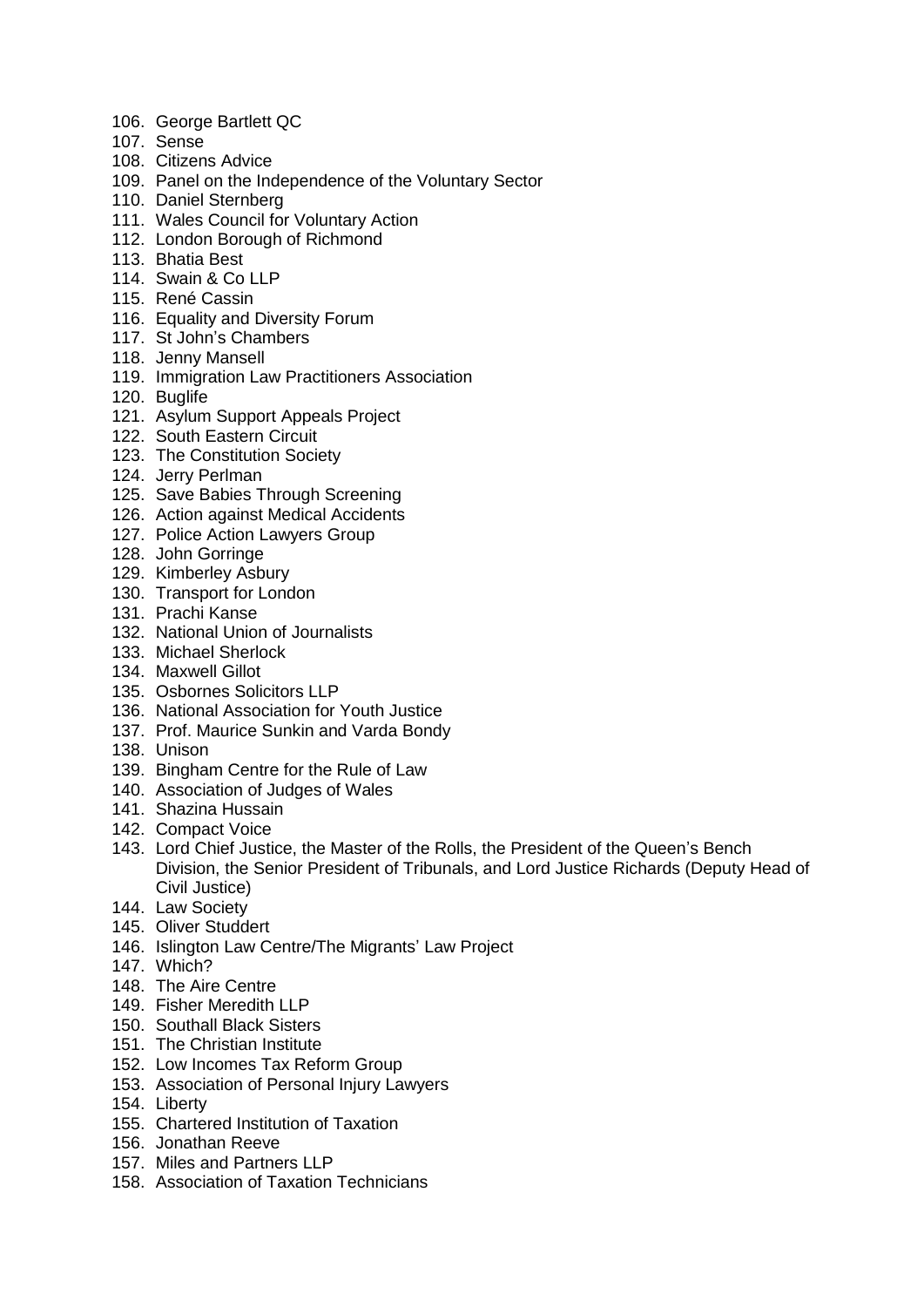- 159. The Young Barristers' Committee
- 160. Doughty Street Chambers Public Law team
- 161. Tesco
- 162. EDF Energy
- 163. Karen May
- 164. PCS Union
- 165. Thompsons Solicitors
- 166. Keeley Creedy
- 167. Legal Aid Practitioners Group
- 168. Muscular Dystrophy Campaign
- 169. Women's Resource Centre
- 170. Leeds Gate
- 171. British Property Federation
- 172. RenewableUK
- 173. The Open Spaces Society
- 174. The Public Law Project
- 175. TUC
- 176. Herbert Smith Freehills LLP
- 177. Murdoch Planning
- 178. Flintshire Citizens Advice Bureau
- 179. Garden Court North Chambers
- 180. ACEVO
- 181. Bar Council
- 182. Sheila McKechnie Foundation
- 183. RWE Npower plc
- 184. South Yorkshire Migration and Asylum Group
- 185. Kate Stone
- 186. SouthWest Law
- 187. Guildhall Chambers
- 188. Campaign for Better Transport
- 189. Howard League for Penal Reform
- 190. Matrix Chambers
- 191. Southwark Law Centre
- 192. The National Trust
- 193. London Solicitors Litigation Association
- 194. Garden Court Chambers Civil Team
- 195. Mackintosh Law
- 196. JustRights
- 197. Camille Warren
- 198. West Malling Parish Council
- 199. Justice
- 200. The Children's Society
- 201. City of London Law Society Planning and Environment Law Committee
- 202. London First
- 203. British Institute of Human Rights
- 204. Royal Town Planning Institute
- 205. Mayor of London
- 206. Association of Prison Lawyers
- 207. Deighton Pierce Glynn
- 208. Construction Products Association
- 209. Clifford Chance, DLA Piper, Freshfields Bruckhaus Deringer, Simmons & Simmons, Weil, Gotshal & Manges
- 210. All Party Parliamentary Group for Gypsies, Travellers and Roma
- 211. Client Earth
- 212. Brian Thompson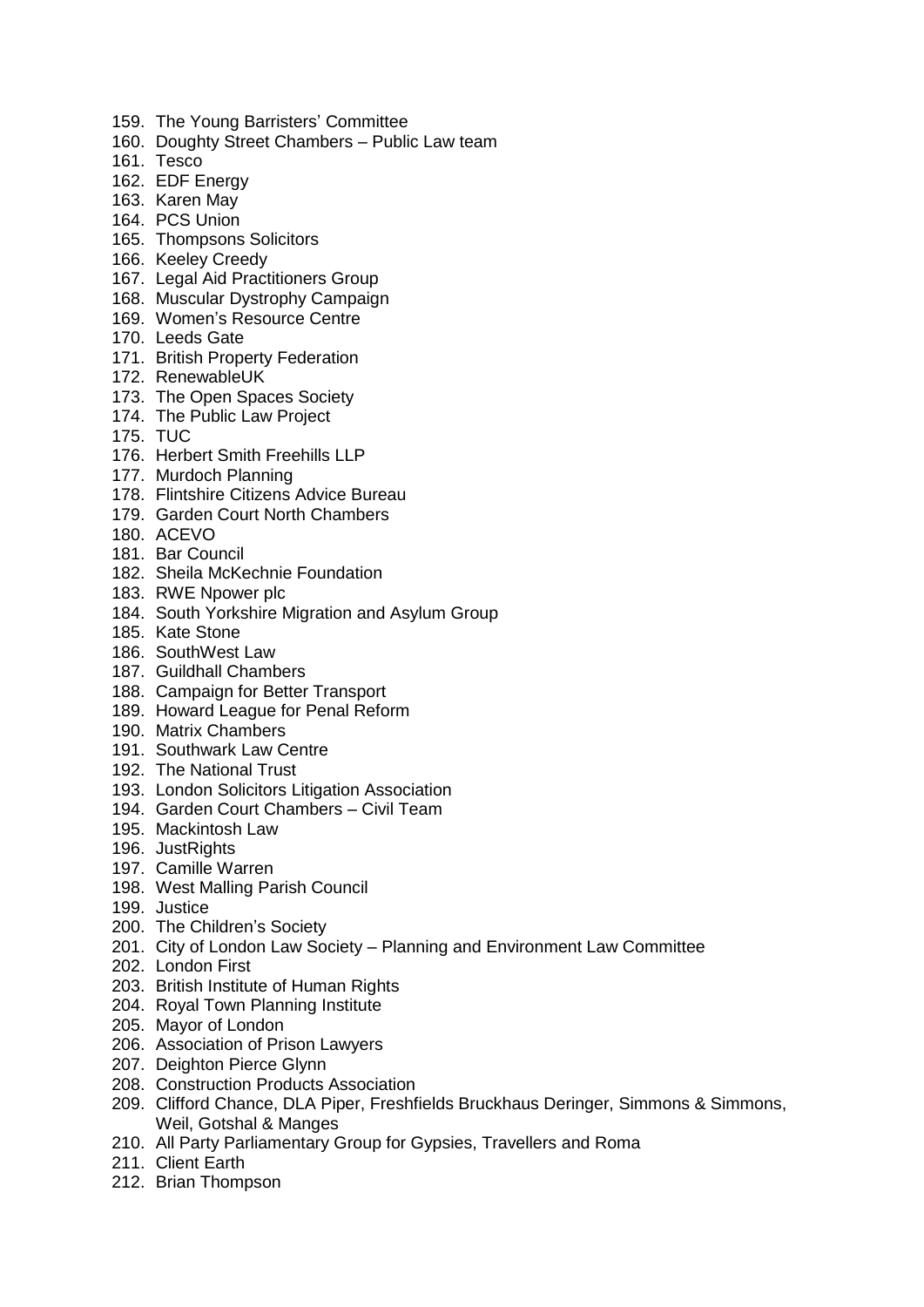- 213. Mind
- 214. Peter Blair QC
- 215. Baker & McKenzie
- 216. NCVO
- 217. Affinity
- 218. Prisoners' Advice Service
- 219. Garden Court Chambers Housing Team
- 220. Victoria Pogge von Strandmann
- 221. Child Poverty Action Group
- 222. Hausfield & Co
- 223. Energy UK
- 224. Haldane Society of Socialist Lawyers
- 225. Coram Children's Legal Centre
- 226. Discrimination Law Association
- 227. UK Environmental Law Association
- 228. The Corner House
- 229. Joint Council for the Welfare of Immigrants
- 230. Bindmans LLP
- 231. Birnberg Pierce
- 232. Terence Ewing
- 233. Turpin & Miller LLP
- 234. Bangor University Public Law Research Group
- 235. Vijay Jagadesham
- 236. Public Law Solicitors
- 237. Emma Montlake
- 238. Barrow Cadbury Trust
- 239. James Stark
- 240. 11 King's Bench Walk
- 241. London Criminal Courts Solicitors Association
- 242. Christian Khan
- 243. Education Law Practitioners
- 244. Nick Bano
- 245. Education Law Association
- 246. Bailey Nicholson Grayson
- 247. Steve Symonds
- 248. Allen & Overy LLP
- 249. Harriet Samuels
- 250. Association of Lawyers for Children
- 251. Jeffery Matthews
- 252. Catherine Meredith
- 253. Geldards LLP
- 254. Race on the Agenda
- 255. Kent Critical Law Society
- 256. Wragge & Co LLP
- 257. British Red Cross
- 258. David Cotterell
- 259. The Rt Hon. Sir Henry Brooke
- 260. Nick Hubbard
- 261. Constitutional and Administrative Law Bar Association (ALBA)
- 262. Denise McDowell
- 263. Julian Coningham
- 264. Robert King
- 265. Paul Bowen QC
- 266. Anonymous 4
- 267. Nicholas Sagovsky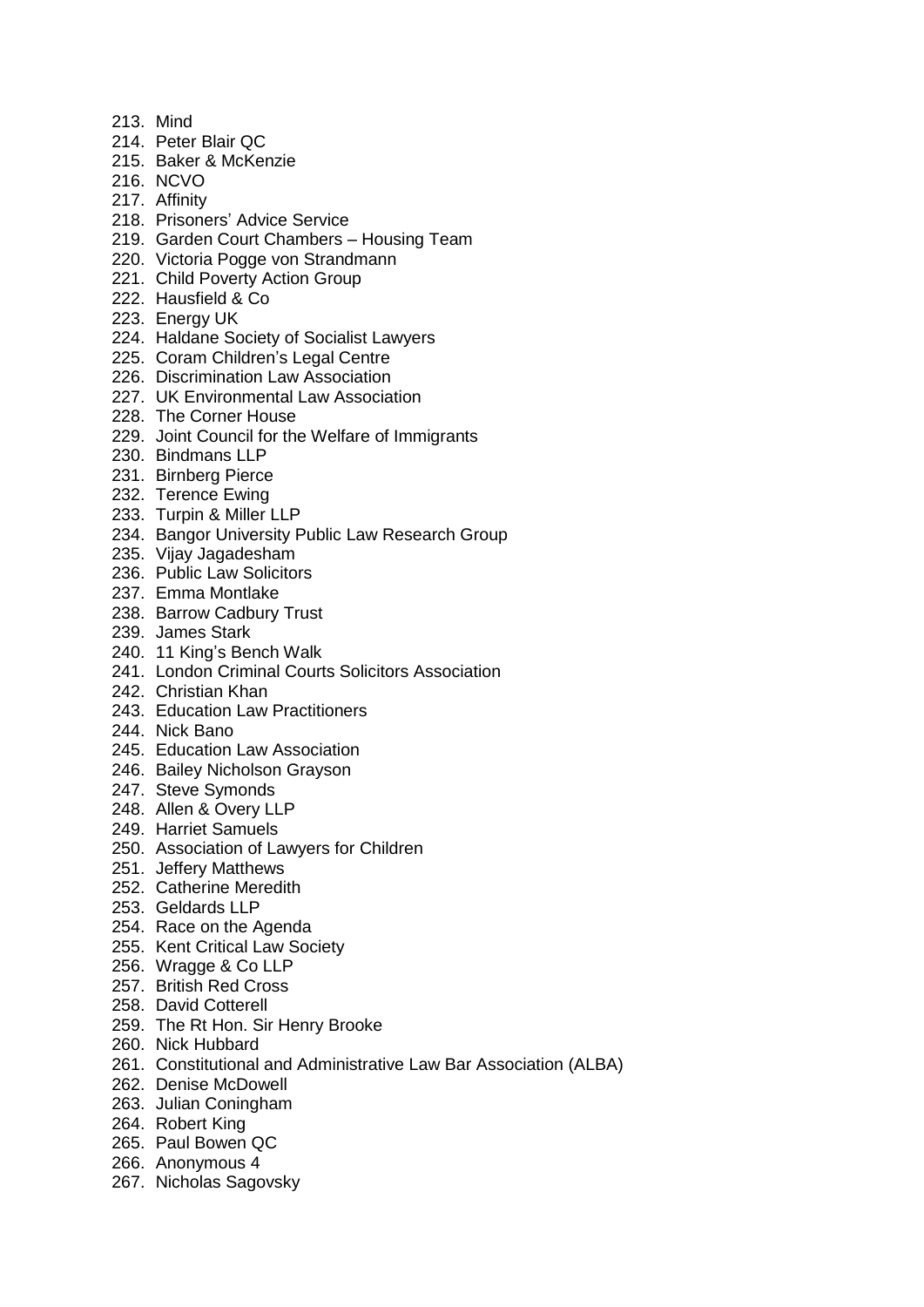268. Jerome Phelps 269. Dr Keith Lomax 270. Dr Gitanjali N Gill 271. Anonymous 5 272. Anonymous 6 273. Rhiannon Jones 274. Jonathan Cousins 275. Ian Wise QC 276. Adam Straw 277. Louise Streeter 278. Azeem Suterwalla 279. David Duckitt 280. David Wolfe QC 281. Helen Gill 282. Sam Jacobs 283. Katie Brown 284. Shauneen Lambe 285. Deena Blacking 286. Alex Durance 287. Meyric Lewis 288. Rachel Jones 289. Dr Adeline Trude 290. Richard Blyth 291. Diane Astin 292. Alexander dos Santos 293. Richard James Wood 294. Christopher Whitmey 295. John Ford 296. Mark Mathews 297. Stephen Clear 298. Jane Young 299. P. Carder 300. Lord Neuberger, President of the Supreme Court 301. Edward Kirton-Darling 302. Liz Hinks 303. Criminal Law Solicitors Association 304. Dentons 305. Tendring District Council 306. Richard Buxton 307. British Council of Shopping Centres 308. Hull City Council 309. Bhatt Murphy 310. Scottish Power 311. Kerry Barker 312. Graham Phillips 313. Churches' Refugee Network 314. Tom Pollard 315. The Criminal Bar Association

- 316. Stephensons LLP
- 317. Royal National Institute of Blind People
- 318. Nicola Gibson & Giulio Oliviero
- 319. Jennifer Hilliyard
- 320. Anti Trafficking and Labour Exploitation Unit
- 321. Amnesty International UK
- 322. Vera Baird QC, Police & Crime Commissioner for Northumbria